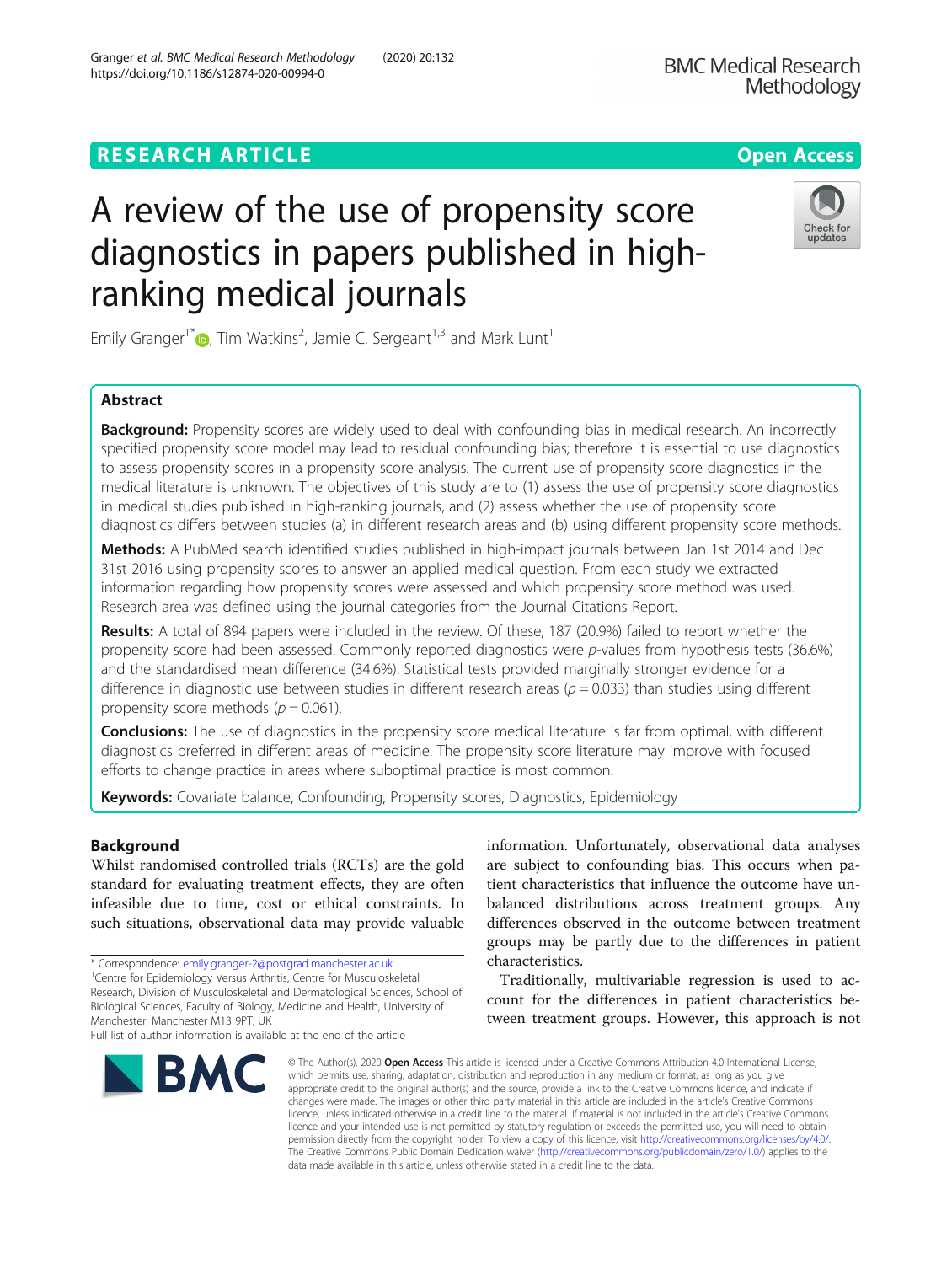always suitable. For example, when the study outcome is binary, a rule of thumb suggests that 10 events should be observed per covariate included in the regression model [\[1](#page-8-0)]. This could be infeasible if the outcome is rare and there are many covariates to adjust for. Propensity scores provide a potential solution to this problem. Rosenbaum and Rubin [[2\]](#page-8-0) first introduced the propensity score, defined as the probability of treatment assignment conditional on baseline characteristics. Additionally, they demonstrated that conditioning on the propensity score will balance the distribution of characteristics between treatment groups, reducing the chance of confounding bias. Propensity scores are useful for situations with rare binary outcomes because adjusting for the propensity score only is sufficient to improve balance on the measured covariates. They are also useful in situations where the relationship between covariates and treatment is better understood than the relationship between covariates and outcome, since treatment is modelled rather than outcome. Additionally, comparing propensity score distributions between treatment groups can help identify areas of non-overlap in covariate distributions, which are often overlooked when using traditional regression methods [[3\]](#page-8-0). However, it is important to note that propensity scores cannot account for unmeasured confounding: balance will only be improved on covariates used to estimate the propensity score.

Most commonly, propensity scores are estimated using logistic regression. Treatment assignment is regressed on baseline characteristics and the predicted probabilities are the estimated propensity scores. Assuming no unmeasured confounding and no misspecification of the propensity score model, unbiased estimates of treatment effects can be obtained using one of four techniques: matching, stratification, weighting or covariate adjustment. We briefly describe these techniques here, but readers are referred elsewhere for more details [[2,](#page-8-0) [4](#page-8-0)–[9](#page-8-0)]. Matching involves forming matched sets of treated and control patients, on the basis of having similar propensity scores. Stratification involves dividing patients into equally sized strata based on their propensity score and weighting involves assigning propensity-based weights to each patient. Estimated treatment effects can then be obtained by comparing outcomes in the matched set, within strata (an overall estimate can be obtained by pooling the strata-specific estimates) or in the weighted sample. Finally, covariate adjustment is implemented by including the propensity score as a covariate when regressing outcome on treatment. Each of these techniques aim to balance patient characteristics between treatment groups, but misspecification of the propensity score model could prevent achieving adequate balance, thereby leading to residual confounding bias. Hence, an essential step of propensity score implementation is

using appropriate diagnostics to assess the propensity score and ensure that it has adequately reduced confounding bias. Many authors [[10](#page-8-0)–[17](#page-8-0)] have made recommendations regarding appropriate use of diagnostics. More specifically, they recommended against the use of hypothesis tests comparing covariate means or proportions and advocated using standardised differences.

Despite their introduction in 1983, propensity scores were not commonly applied in the medical literature until around 20 years later. More recently, they have become increasingly popular [\[10](#page-8-0)]. In the last decade (2007–2017) the number of articles returned from searching 'propensity scores' in PubMed more than tripled over each 5 year period. Following the increase in use of propensity scores, a number of reviews [\[10,](#page-8-0) [11](#page-8-0), [18](#page-8-0)–[25](#page-8-0)] assessing their implementation were published. Regrettably, each review found that propensity score implementation was suboptimal, particularly regarding the use of diagnostics. Many authors were not reporting the use of any propensity score diagnostic, and those who did were often using hypothesis tests, which are widely discouraged. If appropriate diagnostics are not used to demonstrate the balance of potential confounders achieved by the propensity score, readers of the research have no basis for trusting the results. Of the existing reviews on the propensity score literature, only three [[11](#page-8-0), [19,](#page-8-0) [21](#page-8-0)] consider articles from all areas of medicine, and these collectively include articles published up to 2012. Since 2012, there has been numerous publications providing guidance on the use of propensity score diagnostics  $[10-12, 14-17]$  $[10-12, 14-17]$  $[10-12, 14-17]$  $[10-12, 14-17]$  $[10-12, 14-17]$  $[10-12, 14-17]$  $[10-12, 14-17]$  $[10-12, 14-17]$ , or proposing new propensity score diagnostics [[26](#page-8-0)–[29](#page-8-0)]. Considering these recent developments in methodology and guidance on practice, the use of propensity score diagnostics in recent medical studies may have improved. Therefore the aim of this review is to update the literature on diagnostic use, but with a focus on high-ranking journals. Such journals could be considered more influential as they are often looked towards as a beacon of best practice. Furthermore, it may beneficial to know which types of studies are more or less likely to report use of suboptimal diagnostics. This information could help us to identify pockets of good practice and areas where efforts to change practice should be focused. Bearing this in mind, the objectives of this review are to: (1) assess the use of propensity score diagnostics in medical studies published in highranking journals and (2) compare use of diagnostics between studies (a) in different research areas and (b) using different propensity score methods.

# Methods

# Search strategy

A PubMed search was conducted on 13th November 2017 to identify articles using propensity scores. We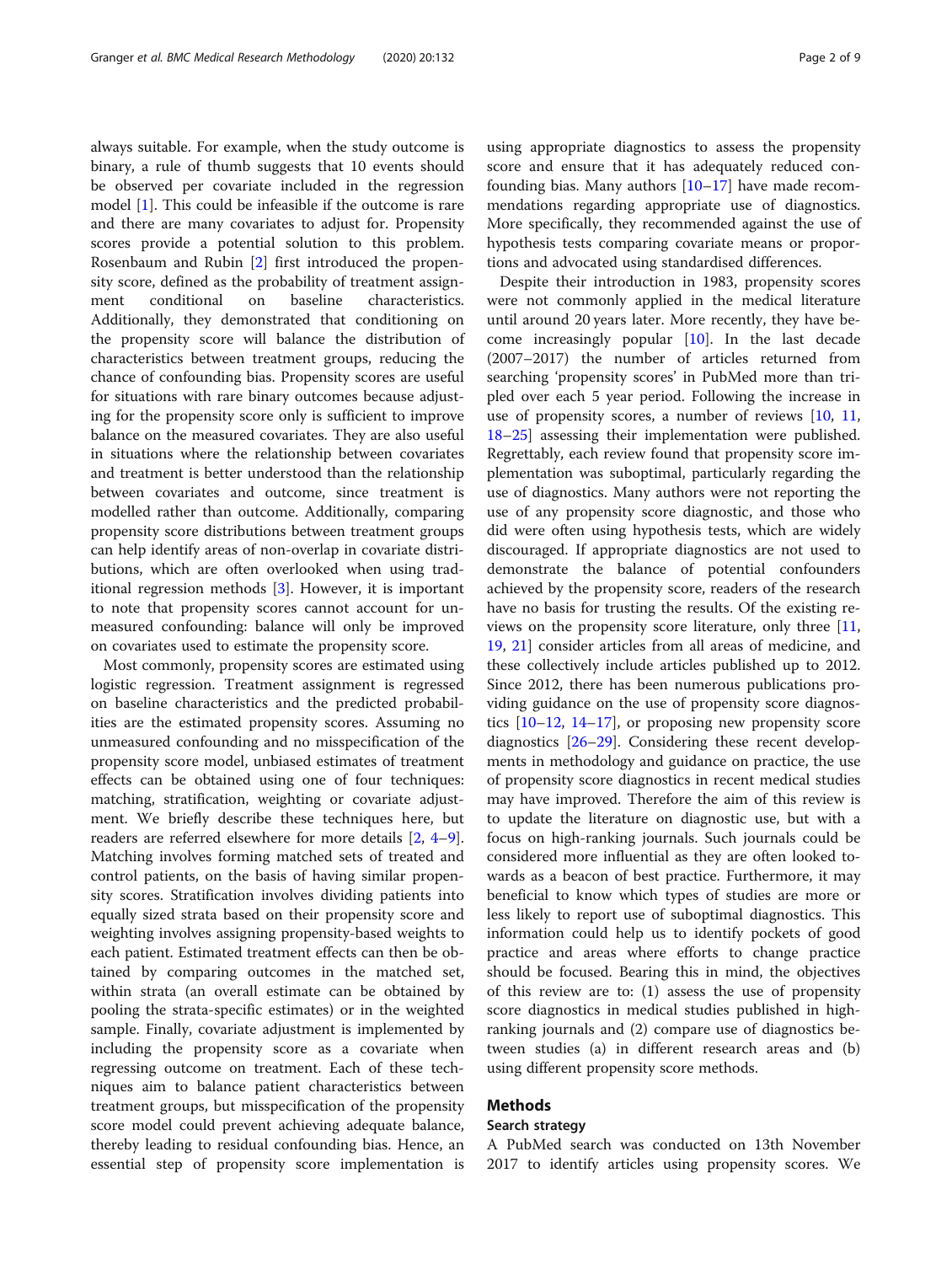<span id="page-2-0"></span>searched for articles with "propensity score" or "propensity matched" in the title, abstract or as a Medical Subject Heading (MeSH). The search was limited to publications between 2014 and 2016 and to journals which [\[1](#page-8-0)] were ranked in the top 10 by the 2013 Journal Citation Report (JCR) impact factor in any JCR medicine category and [[2\]](#page-8-0) had a JCR impact factor of at least 4 (the full text search string is given in Additional file [1\)](#page-7-0).

# Study selection

Studies which used propensity scores to answer an applied medical question were included. This includes studies which aim to assess the effect of a health intervention (e.g. drugs or surgical intervention), or the effect of an exposure (e.g. alcohol), on a health related outcome. Studies were excluded if they were methodological, editorials, reviews or letters. Titles and abstracts were screened to assess eligibility.

## Data extraction

Eligible studies were checked manually by one author (EG) to extract information regarding which diagnostic was used to assess the propensity score and which method was used to condition on the propensity score. For eligible journals, the research area and impact factor was obtained from the JCR website [\(https://webofknow](https://webofknowledge.com)[ledge.com\)](https://webofknowledge.com).

To assess the reliability of the manual search for data extraction, an automatic full-text search was conducted by a second author (TW) using FileLocator Pro to identify which of the included articles used the 'standardised difference', 'c-statistic' or the 'Hosmer-Lemeshow test' as a propensity score diagnostic. These diagnostics were selected because the variety of terms which could be used to refer to these diagnostics is limited compared to other

diagnostics (e.g. a t-test may be referred to as hypothesis test, significance test, testing equality of means etc.). For any discrepancies between the two data extraction methods, the article in question was manually checked (EG). Most discrepancies (135/147; 92%) were due to the full-text search either incorrectly selecting articles which used the diagnostic for something other than propensity scores, or incorrectly omitting articles where the authors had referred to the diagnostic using different terminology.

## Data analysis

Multinomial logistic regression was used to investigate whether or not there were differences in diagnostic use between (a) studies in different research areas and (b) studies using different propensity score methods. In both models, the outcome was a categorical variable indicating which diagnostic was used: (1) hypothesis tests (2) standardised differences (3) c-statistic, (4) the Hosmer-Lemeshow test (5) eye-balling the data (i.e. informally assessing balance by scanning the values in a table or figure comparing covariate means between treatment groups), (6) other and (7) failed to report diagnostic use. The 'other' category comprised of diagnostics that were rarely observed (< 4% studies). The independent variables were indicators for either research area or propensity score method and the categories used are the same as those presented in Figs. [2,](#page-3-0) [3](#page-4-0) and [4](#page-5-0). Studies which used multiple diagnostics were included in the model once for each diagnostic used and this was accounted for by using a robust standard error estimator which accounts for non-independent observations [[30\]](#page-8-0).

The p-values associated with each model's F-statistic were reported as an informal measure of the strength of evidence for differences in diagnostic use between

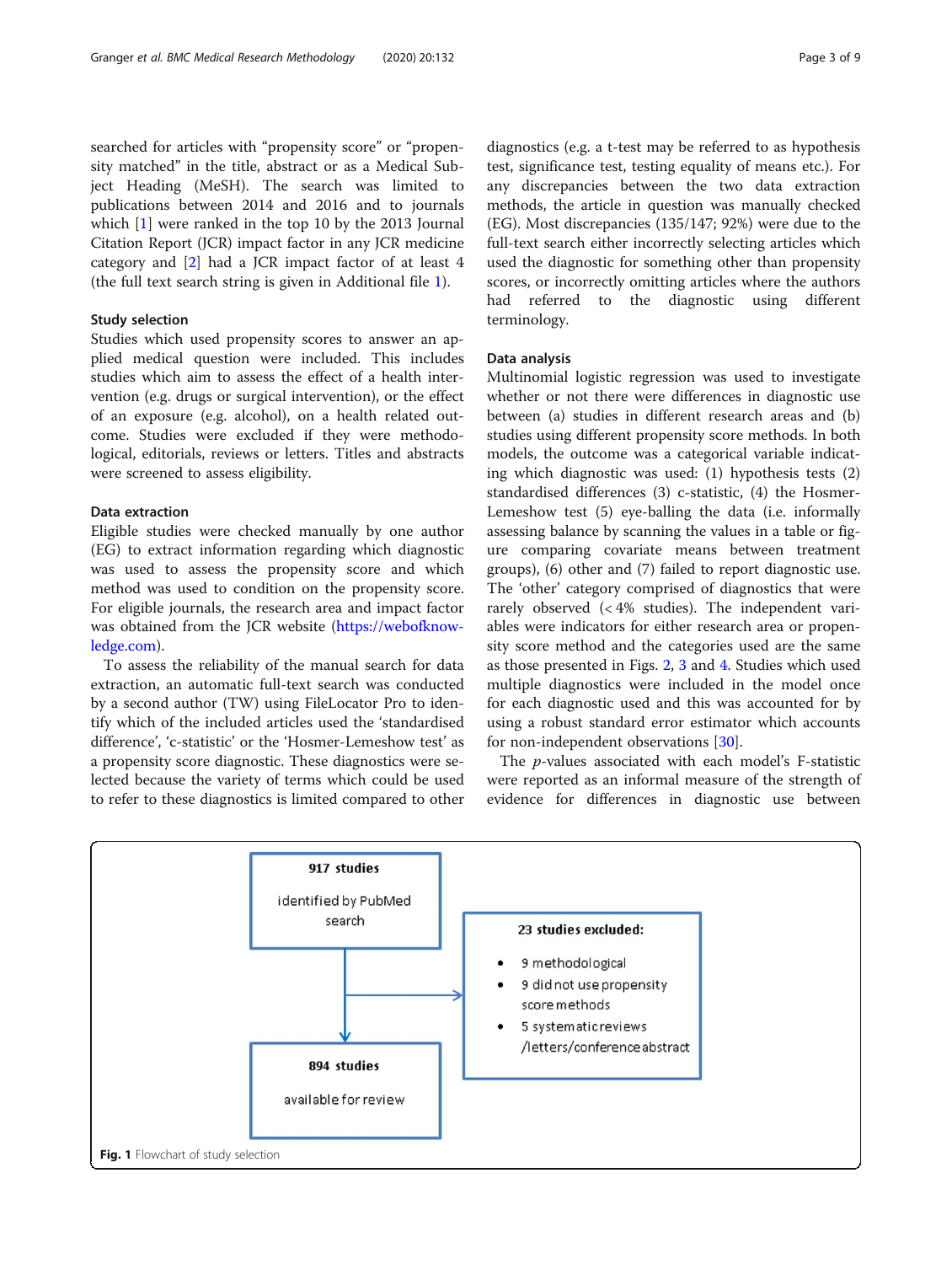<span id="page-3-0"></span>

papers which reported that assessment took place, but not how

research areas and studies using different propensity score methods. To further investigate possible differences in diagnostic use, we reported the proportion (and associated 95% confidence interval) of studies using each diagnostic by research area and propensity score method. The 95% confidence intervals for proportions were calculated using the following formula:  $f^{-1}$ { ln  $\frac{\hat{p}}{1-\hat{p}}$ 

$$
\pm t_{1-\alpha}/2,\vartheta\frac{\hat{s}}{\hat{p}(1-\hat{p})}\},
$$

 $p^{\mu_1} = \alpha/2, \theta \hat{p}(1-\hat{p})^f$ <br>where  $f^{-1}(y) = \frac{e^y}{1+e^y}, \hat{p}$  and  $\hat{s}$  are estimates of the proportion and associated standard error respsecitvely, and  $t_{1-}\alpha_{/2}^{},{}_{\beta}$  is the  $\left(1+\frac{\alpha_{/2}}{2}\right)^{th}$  quantile of Student's  $t$  distribution with  $\theta$  degrees of freedom. The logit transformation of the confidence interval was used to ensure that the limits lay between 0 and 1.

## Results

The PubMed search identified 917 studies, of which 23 did not meet the inclusion criteria (Fig. [1\)](#page-2-0). The

remaining 894 studies were included in the review (a list of the included studies is given in Additional file [2\)](#page-7-0).

Of the 894 studies included in the review, 187 (20.9%) failed to report whether propensity score diagnostics were used. A further 21 (2.3%) reported that the propensity score had been assessed, but did not report how. Where diagnostics were reported, the most common were: p-values from hypothesis tests (36.6%), standardised difference (34.6%), c-statistic (15.4%) and the Hosmer-Lemeshow test (5.7%). Eye-balling the data after adjustment to assess balance was reported in (4.3%) studies. These percentages total to more than 100 since many authors used multiple diagnostics.

The average impact factor (median [interquartile range]) was highest among articles where balance was assessed by eye-balling the data (9.3 [6.0, 14.9]). Ordering the remaining diagnostic categories by median impact factor gives: propensity score assessed, but diagnostic not reported (7.2 [6.0, 12.5]), standardised difference (7.0 [5.6, 12.5]), c-statistic (7.0 [5.5, 11.9]), Hosmer-Lemeshow test  $(7.0 \; [5.4, 10.4])$  *p*-values  $(7.0 \; [5.4, 10.4])$ [5.2, 9.8]), did not report diagnostic use (7.0 [5.3, 12.0])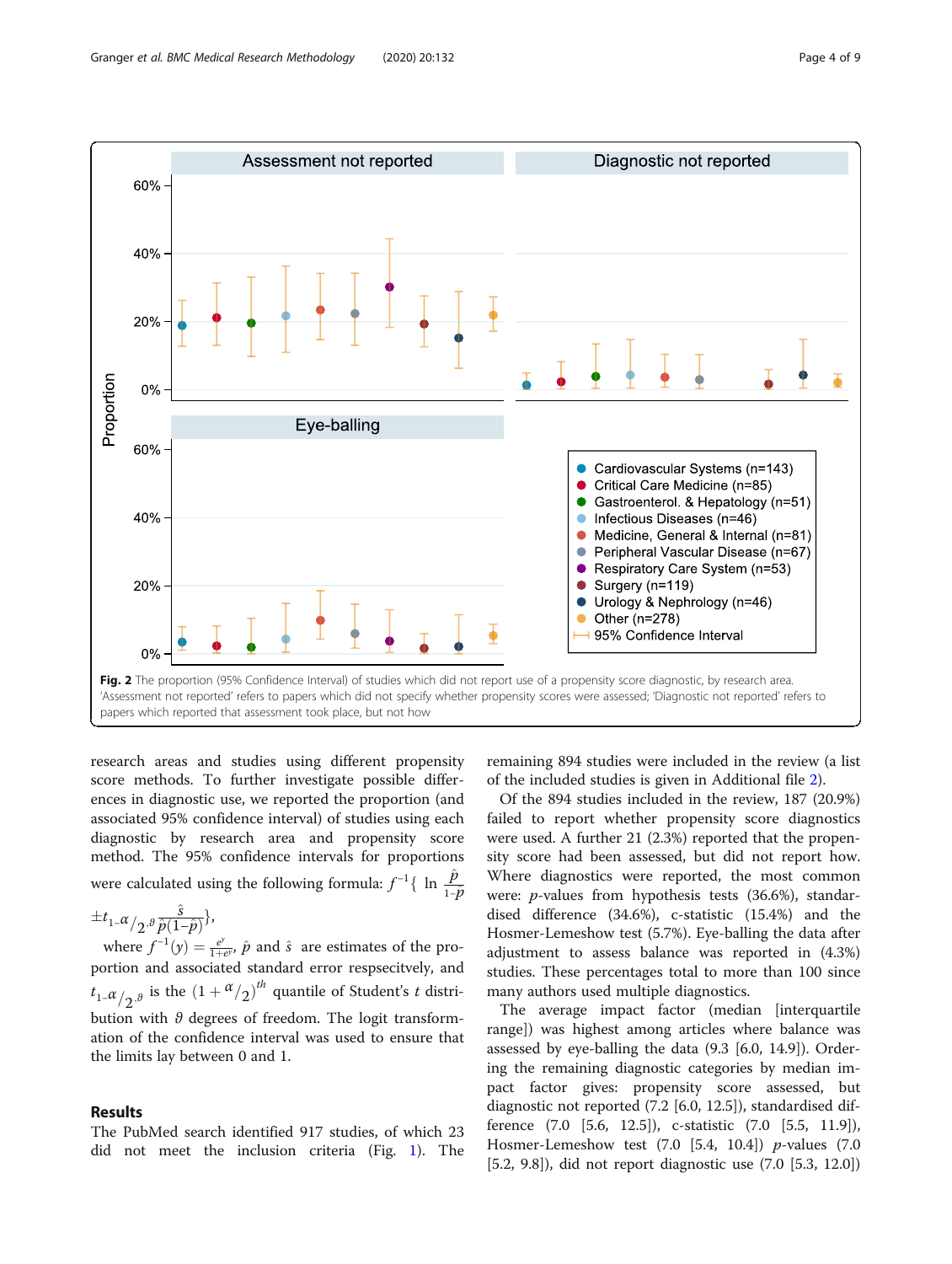

<span id="page-4-0"></span>

and other (6.1 [5.3,10.7]). The similarity in these median indicates no discernible association between diagnostic and impact factor.

# Comparison of diagnostics between different research areas

The most common research areas (defined as areas containing 5% or more of the total number of studies) are listed in Figs. [2](#page-3-0) and 3. There were 25 additional research areas; these have been grouped together into an 'other' category. The number of studies in each of the additional research areas was between 1 (0.11%) and 36 (4.03%). More details on the additional research areas and how many studies were in area is given in Additional file [3.](#page-7-0) For the most common research areas, the proportion of studies which either: (1) did not report whether balance assessment took place, (2) reported that balance assessment took place, but did not report which diagnostic was used or (3) relied on eyeballing the data for balance assessment, are given in Fig. [2](#page-3-0), along with 95% confidence intervals. The equivalent proportions and 95% confidence intervals for studies using: the

Hosmer-Lemeshow test, c-statistic, hypothesis tests, standardised differences or "other" are given in Fig. 3. The F-statistic associated with the multinomial regression model of diagnostic on research area had pvalue = 0.033, suggesting a possible difference in diagnostic use between research areas.

Across all research areas, studies in respiratory care had the highest proportion of papers failing to report whether or not diagnostics were used (30% [95% CI, 18– 44%]). In the remaining research areas, between 15 and 23% of studies failed to report this information.

There is little evidence for a difference in the use of eye-balling or Hosmer-Lemeshow test between research areas (as indicated by the overlapping confidence intervals), however there were some differences in the use of c-statistics, p-values (with hypothesis tests) and standardised differences.

Cardiovascular studies had the highest reported use of c-statistics (32% [95% CI, 25–40%]). For comparison, the research areas with the lowest reported use of c-statistics were urology and nephrology (9% [95% CI, 2–21%]) and respiratory care systems (6% [95%  $CI, 1-16\%$ ]).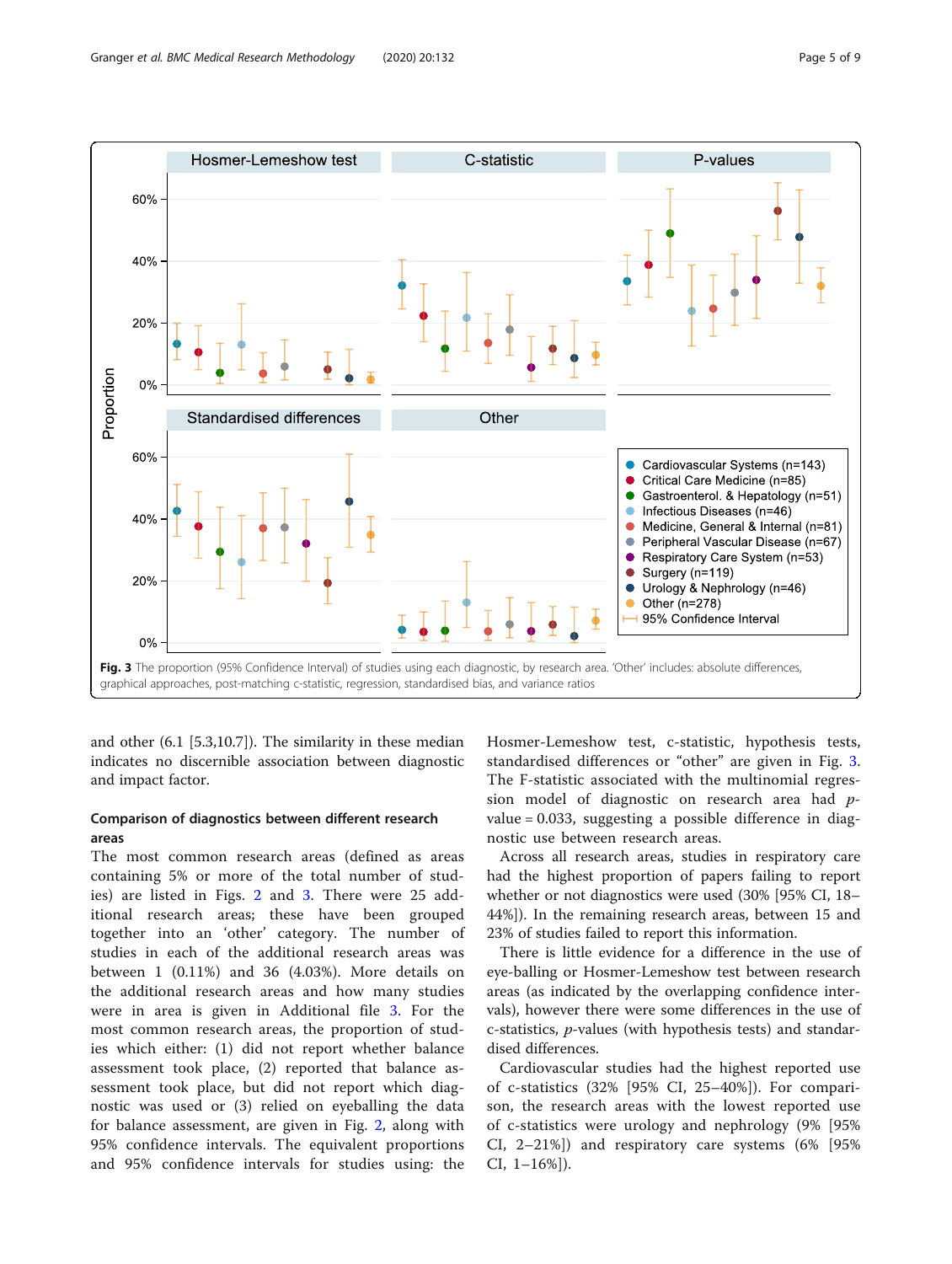<span id="page-5-0"></span>



Most research areas had approximately 25–50% of papers reporting the use of  $p$ -values. The area with the lowest proportion of reported use of p-values was infectious diseases (24% [95% CI, 13–39%]), followed by medicine general and internal (25% [95% CI, 16–36%]), cardiovascular systems (34% [95% CI, 26–42%]) and peripheral vascular disease (30% [95% CI, 13–39%]). Surgery studies had the highest proportion of reported use of pvalues (56% [95% CI, 47–65%]).

On the other hand, surgery studies had the lowest proportion of papers reporting use of standardised differences (19% [95% CI, 13–28%]). The remaining research areas had at least 26% of papers reporting use of standardised differences and the highest proportion was in studies on urology and nephrology (46% [95% CI, 31– 61%]).

# Comparison of diagnostics between studies using different propensity score methods

Of the 894 studies included, 693 (78%) used propensity score matching, 57 (6%) used stratification, 106 (12%)

used covariate adjustment and 115 (13%) used weighted. These percentages total to more than 100 because some studies used multiple methods. Of those that reported use of weighting, 108 used inverse-probability-of-treatment weights, 3 used standardised-mortality-ratio weighting, 1 used overlap weights and 3 did not report which weights were used.

Figure 4 compares the proportions of studies using each diagnostic by propensity score method used. Studies using covariate adjustment for the propensity score were most likely to not report whether diagnostics were used. The proportion of covariate adjustment studies failing to report this information was 69% [95% CI, 58–79%], whereas for stratified, weighted and matched studies, the equivalent proportions were 38% [95% CI, 21–56%], 26% [95% CI, 17– 37%] and 13% [95% CI, 10–16%] respectively.

While matched studies were the least likely to not report whether diagnostics were used, they were the most likely to report the use of *p*-values or standardised differences. Of the matched studies, 44% [95% CI, 40–48%]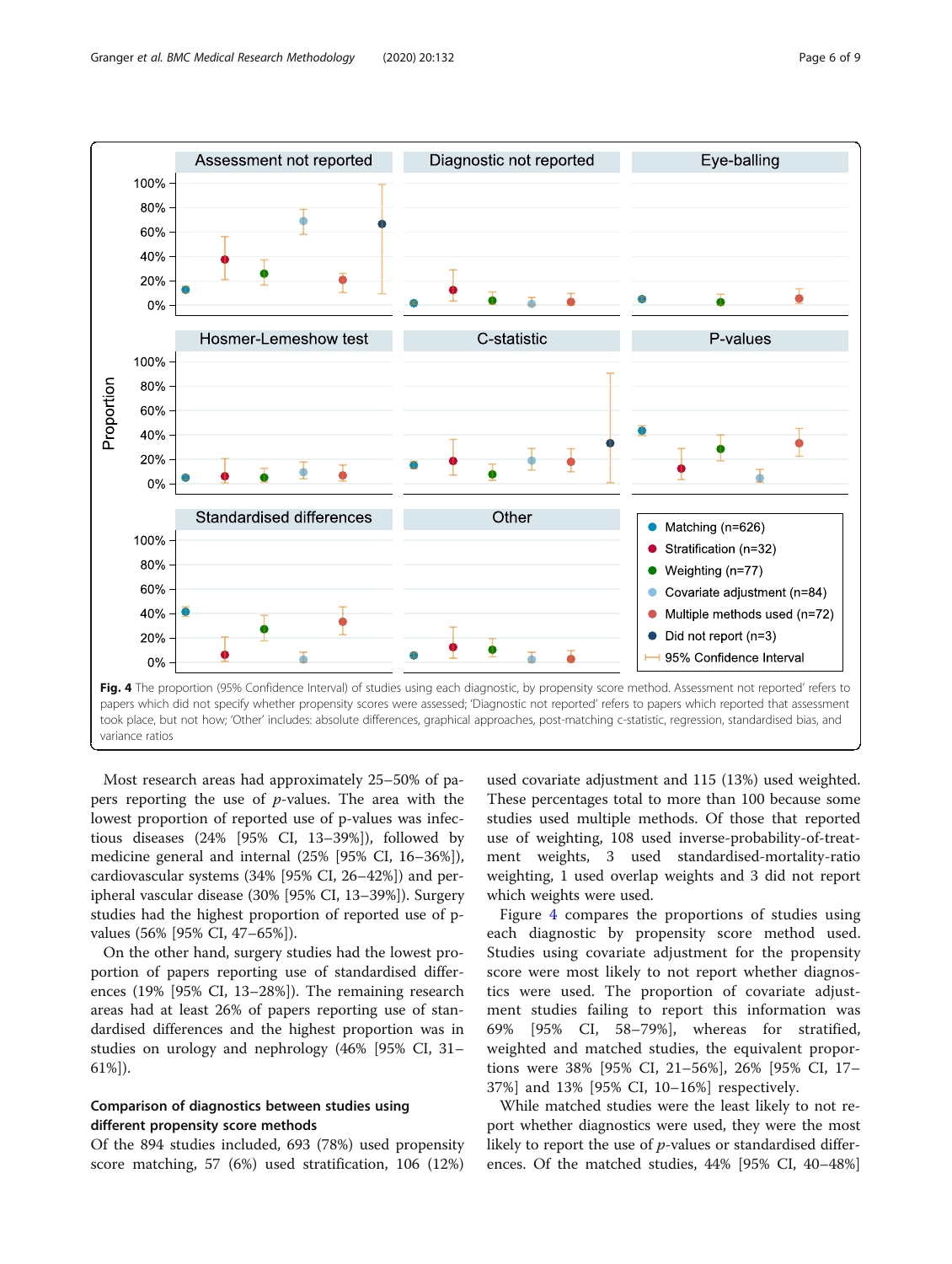reported use of p-values, compared to 5% [95% CI, 1– 12%] for covariate adjustment studies, and 42% [95% CI, 38–46%] of matched studies reported use of standardised differences, compared to 2% [95% CI, 0–8%] of covariate adjustment studies.

The proportion of reported use of eye-balling, the Hosmer-Lemeshow test or the c-statistic to assess propensity scores was very similar between studies using different methods. Although there were observed differences in the use of p-values, standardised difference and proportion of studies not reporting assessment between studies using different methods, the F-statistic associated with the multinomial regression model of diagnostic on propensity score method had p-value = 0.061, indicating weak evidence for differences overall.

# **Discussion**

A methodological review of 894 articles was conducted to assess the use of propensity score diagnostics in medical papers published in high-impact journals. Our results demonstrate that the use of propensity score diagnostics is suboptimal, even in high-impact papers, where best practice might be expected. Approximately one fifth of authors did not report the use of any diagnostic, and of those who did, hypothesis tests were the most common, despite the widespread discouragement of their use.

The problem with hypothesis tests is that they are dependent upon sample size and the hypotheses they test are not relevant. The former disadvantage is particularly problematic when matching; in the matched set an apparent improvement in balance may be due to the loss of statistical power after discarding observations. The hypotheses are irrelevant since they aim to test whether two population parameters are equal to each other, using sample data assumed to be drawn from those populations. However, when assessing propensity scores we are only interested in whether or not balance has been achieved in the sample used to estimate the treatment effects.

Additionally, our results indicated that the Hosmer-Lemeshow test and c-statistic were also among the most commonly used diagnostics for propensity scores. These diagnostics are traditionally used for logistic regression, where the former measures goodness-of-fit. Although a significant Hosmer-Lemeshow test can identify problems with the propensity score model, it lacks power and hence a non-significant result cannot be used as evidence that a propensity score model is correct [[31\]](#page-8-0). The c-statistic measures model discrimination, which, in a propensity score context, is the ability to predict treatment assignment. However, propensity scores aim to balance confounding variables, and this may not improve with improved discrimination: including variables associated with the exposure but not the outcome will improve model discrimination, but may also increase bias and variance in estimated treatment effects [\[32](#page-8-0), [33](#page-8-0)]. For these reasons, we recommend against using logistic regression diagnostics for propensity scores. An exception to this recommendation, is using the c-statistic as a post-matching diagnostic [[34\]](#page-8-0). If the propensity score has adequately removed imbalances between treatment groups, patient characteristics should have no association with treatment assignment in the matched set. In this case, c-statistics close to 0.5 indicate successful balance.

Standardised differences were the most commonly used diagnostic in our results, after hypothesis testing. Standardised differences are preferred because they are independent of sample size and are a property of the sample [[35\]](#page-8-0). It has been suggested that a standardised difference of less than 0.1 can be considered as adequate balance [\[36\]](#page-8-0), however this is an arbitrary threshold. The levels of acceptable imbalance will likely depend on the strength of association between covariate and outcome: stronger predictors of outcome will contribute more towards confounding bias and balance should be prioritised on these variables [\[37](#page-8-0)]. Additionally, it is recommended to check standardised differences in second order moments and interaction terms, since failing to do so may prevent sufficient balance being achieved on non-linear or non-additive terms [[13\]](#page-8-0). If sufficient balance is not reached, authors may consider adding higher order terms, three-way interactions, transforming variables or re-categorising variables [[38\]](#page-8-0).

Whereas previous reviews [\[10](#page-8-0), [11](#page-8-0), [18](#page-8-0)–[25\]](#page-8-0) did not limit their searches by journal impact factor, ours focused on high-impact journals and despite the differences in inclusion criteria there were still similarities in our results. Previous reviews [\[10](#page-8-0), [11,](#page-8-0) [18](#page-8-0)–[25](#page-8-0)] found that between 11 and 59% (20.9% in the current study) of authors did not report the use of any diagnostic; − unfortunately, there is no evidence to suggest that this percentage is decreasing over time. Furthermore, most previous reviews [[10](#page-8-0), [11,](#page-8-0) [18](#page-8-0)–[20,](#page-8-0) [22](#page-8-0)–[25](#page-8-0)] also found that hypothesis tests were the most common diagnostic (the only review [[21\]](#page-8-0) that did not report this finding did not go into detail about which diagnostics were used). We add to the current literature by demonstrating that even in high-impact journals, where we might expect best practice to be more common, many authors are still not reporting diagnostic use, or reporting use of suboptimal diagnostics. However, comparing our results to previous reviews does suggest an increase in the use of standardised differences over time. Including this one, three reviews reported the proportion of papers using standardised differences and considered papers across all areas of medicine. The proportions and publication years (breaking down our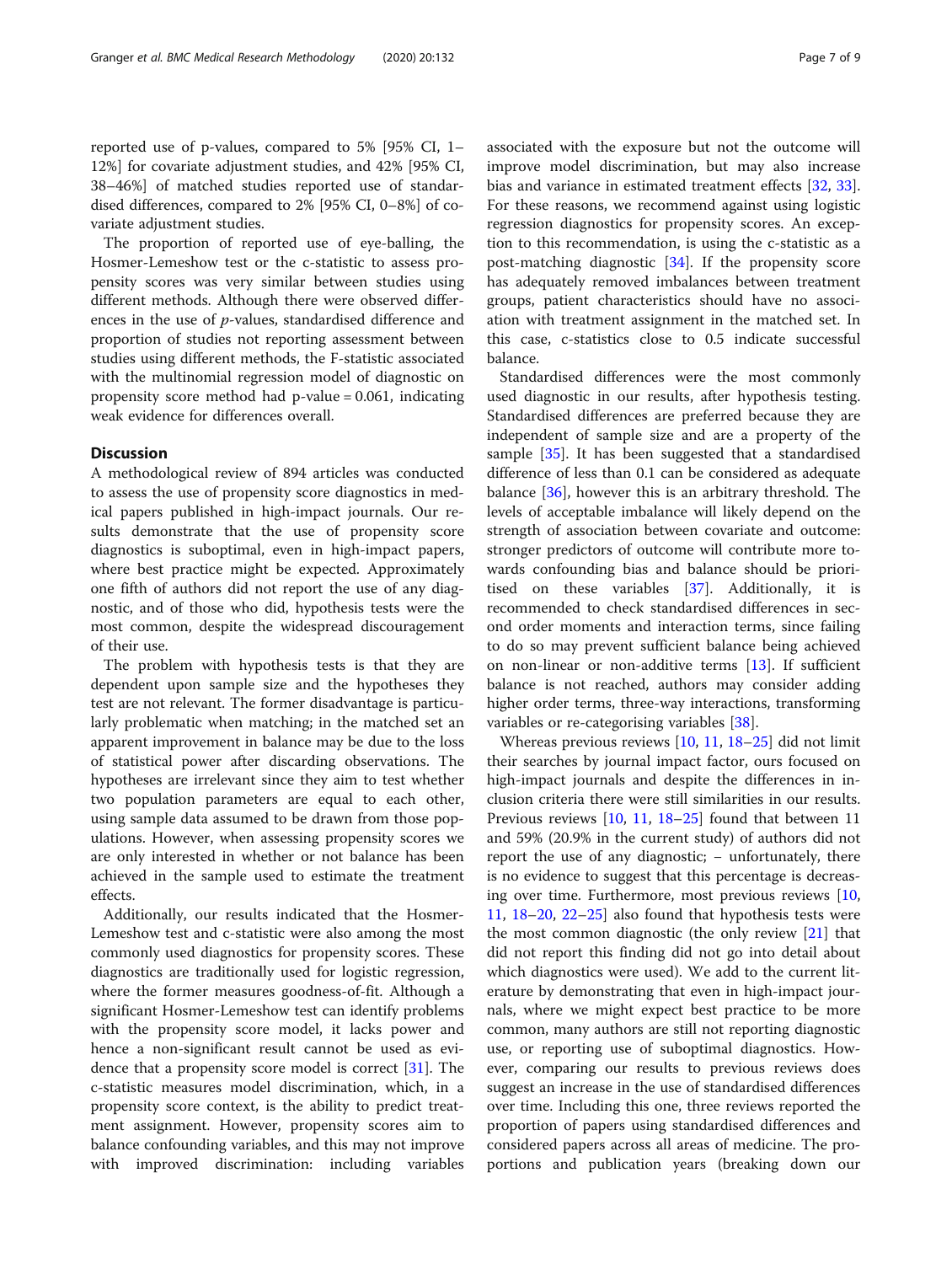<span id="page-7-0"></span>results by year) in increasing order were: 4% (1996– 2003), 15% (2011–2012), 34% (2014), 35% (2015) and 42% (2016). The increase in use of standardised differences could be a result of the recent published recom-mendations for their use [[10](#page-8-0)–[17](#page-8-0)].

Our results indicated that there were some differences in diagnostic use between different research areas. It is likely that authors will read papers within their own area and follow the apparent norm when implementing these methods in their own work. Therefore, diagnostic use could improve if tutorial papers with best practice examples were published in the leading journals of those research areas where suboptimal practice is most common. When comparing diagnostic use between studies using different propensity score methods, we observed large differences in the reported use of diagnostics in matched studies compared to the other propensity score methods: matched studies were less likely to omit reporting diagnostic use and more likely to use standardised differences. By matching subjects' results in distinct treatment groups, it is easy to compare means between groups, and so it is arguably easier to comprehend how to implement standardised differences when matching compared to the alternative methods. This could be the reason for the disparity in reported diagnostic use between matching and other methods. Fortunately there is existing guidance on how to use propensity score diagnostics when weighing [[39\]](#page-8-0) or using covariate adjustment [\[40](#page-8-0)], and well as when matching [[13\]](#page-8-0).

A limitation of the current study is that information regarding diagnostic use and propensity score method was only obtained manually by one author. However, we used a full-text search program to identify papers using three of the more commonly used diagnostics and thus could check for discrepancies. This revealed only a few errors; therefore, we assume that the manual search was similarly reliable for the other diagnostics. Secondly, the research areas are not necessarily categorised in the most informative way. Creating distinct and meaningful categories was challenging and there are a number of ways in which research areas could have been arbitrarily defined. We felt it was best to make use of a system already in place by using categories defined on the JCR website. Thirdly, our search may not have revealed all relevant literature. A recent study  $[41]$  $[41]$  found that many articles that use a particular methodology do not report its use in the title or abstract. Consequently, our review could have missed relevant articles which use propensity score methods. Moreover, by defining our search terms as "propensity score" or "propensity matched", it is possible that studies using inverse probability of treatment weighting could be underrepresented. However, the proportion of studies in our results that used this weighting

method (12%) is similar to that observed in other reviews  $[11, 22-25]$  $[11, 22-25]$  $[11, 22-25]$  $[11, 22-25]$  $[11, 22-25]$  $[11, 22-25]$  on the use of propensity scores  $(0-$ 14%).

Finally, regarding diagnostic use, we only collected information on which diagnostics were used and not on how they were implemented. For example, when standardised differences are used, they may be used to check balance in different samples (e.g. a matched set or a weighted sample), different thresholds for acceptable balance may be used and residual imbalance s may be handled in a variety of ways. Future research could investigate how propensity score diagnostics are implemented in the medical literature: this could help inform best practice.

#### Conclusions

In conclusion, the use of diagnostics in the propensity score literature remains suboptimal. Many authors are still failing to report whether diagnostics were used to assess the propensity score. However, over time we have seen some improvement. Standardised differences are currently the most widely recommended diagnostic and we have seen an increase in their use compared to previous reviews. Additionally, we identified the research areas in which suboptimal practice was most common. The propensity score literature may benefit from focused efforts to improve practice in these areas. .

## Supplementary information

Supplementary information accompanies this paper at [https://doi.org/10.](https://doi.org/10.1186/s12874-020-00994-0) [1186/s12874-020-00994-0](https://doi.org/10.1186/s12874-020-00994-0).

Additional file 1. Full text search string used to identify articles Additional file 2. List of included studies Additional file 3. Further details on Research Areas

#### Abbreviations

JCR: Journal Citation Report; CI: Confidence Interval

#### Acknowledgements

Not applicable.

#### Authors' contributions

EG, TW, JS and ML contributed to the design of the study. TW conducted the search for articles, and EG and TW contributed towards data collection. EG conducted the analysis and was a major contributor in writing the manuscript. TW, JS and ML contributed towards revising the manuscript; EG, TW, JS and ML all read and approved the final version.

## Funding

This work was funded by the Medical Research Council [grant number: 1789957].

#### Availability of data and materials

The dataset generated and analysed during the current study is available in the PropensityScoreReview repository: [https://github.com/EmilyG602/](https://github.com/EmilyG602/PropensityScoreReview) [PropensityScoreReview](https://github.com/EmilyG602/PropensityScoreReview)

#### Ethics approval and consent to participate

Not applicable.